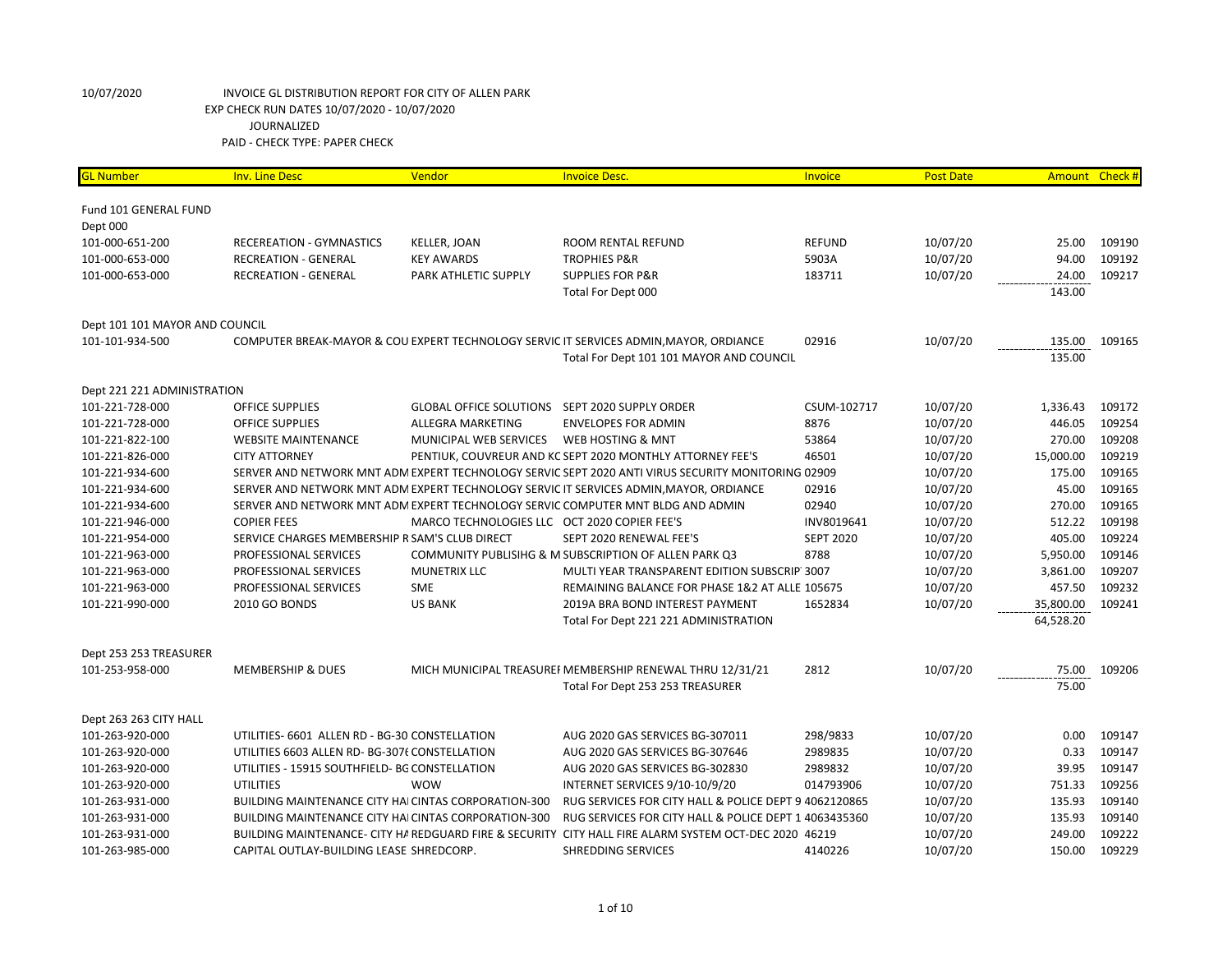| <b>GL Number</b>               | <b>Inv. Line Desc</b>           | Vendor                                         | <b>Invoice Desc.</b>                                                                                   | Invoice       | <b>Post Date</b> | Amount Check # |        |
|--------------------------------|---------------------------------|------------------------------------------------|--------------------------------------------------------------------------------------------------------|---------------|------------------|----------------|--------|
|                                |                                 |                                                | Total For Dept 263 263 CITY HALL                                                                       |               |                  | 1,462.47       |        |
|                                |                                 |                                                |                                                                                                        |               |                  |                |        |
| Dept 277 CABLE/IT              |                                 |                                                |                                                                                                        |               |                  |                |        |
| 101-277-934-500                | <b>COMPUTER BREAK-FIX</b>       |                                                | EXPERT TECHNOLOGY SERVIC DEDICATED TUESDAY IT SERVICES 8/30-9/12/2(02907                               |               | 10/07/20         | 1,280.00       | 109165 |
| 101-277-934-500                |                                 |                                                | IT SERVICES DEDICATED TUESDAY EXPERT TECHNOLOGY SERVIC DEDICATED TUESDAY IT SERVICES 9/13-9/26/2(02937 |               | 10/07/20         | 1,280.00       | 109165 |
|                                |                                 |                                                | Total For Dept 277 CABLE/IT                                                                            |               |                  | 2,560.00       |        |
| Dept 305 305 POLICE DEPARTMENT |                                 |                                                |                                                                                                        |               |                  |                |        |
| 101-305-728-000                | <b>OFFICE SUPPLIES</b>          |                                                | MESSENGER PRINTING SERVI(BUSINESS CARDS FOR POLICE                                                     | 202001040     | 10/07/20         | 49.50          | 109200 |
| 101-305-729-000                | <b>K-9 SUPPLIES</b>             | CAHILL VETERINARY HOSPITA BOARDING FOR ENZO    |                                                                                                        | 121041        | 10/07/20         | 430.00         | 109134 |
| 101-305-729-000                | K-9 SUPPLIES                    | PET SUPPLIES PLUS                              | <b>K-9 SUPPLIES</b>                                                                                    | 83402         | 10/07/20         | 19.44          | 109221 |
| 101-305-757-000                | <b>OPERATING SUPPLIES</b>       | <b>STATE OF MICHIGAN</b>                       | OPERATING SUPPLIES POLICE DEPT                                                                         | 551-567461    | 10/07/20         | 47.00          | 109126 |
| 101-305-757-000                | <b>OPERATING SUPPLIES</b>       | LIFELOC TECHNOLOGIES                           | <b>BREATHLYZER MOUTHPC</b>                                                                             | 340692        | 10/07/20         | 70.00          | 109196 |
| 101-305-761-000                | PRISONER BOARD                  | WAYNE COUNTY - ACCTS. RECPRISONER HOUSING 8/20 |                                                                                                        | 304363        | 10/07/20         | 630.00         | 109252 |
| 101-305-805-000                | <b>VEHICLE TOWING</b>           | <b>CITY TOWING</b>                             | 43 VEHICLE TOWED, 11 PERSONAL 9/1/20-9/15 9/1/20-9/16/20                                               |               | 10/07/20         | 8,580.00       | 109143 |
| 101-305-805-000                | <b>VEHICLE TOWING</b>           | <b>CITY TOWING</b>                             | 41 VEHICLES 6 PERSONAL TOWING 9/15-9/30/29/15-9/30/20                                                  |               | 10/07/20         | 7,020.00       | 109143 |
| 101-305-853-000                | <b>TELEPHONE</b>                |                                                | AMERICAN MESSAGING LLC CHAPLAIN PAGER 9/16-10/14/20                                                    | Z1319539UI    | 10/07/20         | 16.49          | 109120 |
| 101-305-853-000                | <b>TELEPHONE</b>                | <b>VERIZON WIRELESS</b>                        | POLICE PHONE SERVICES 8/11-9/10/20                                                                     | 9862622251    | 10/07/20         | 852.87         | 109244 |
| 101-305-934-000                | <b>EQUIPMENT MAINTENANCE</b>    | CDW GOVERNMENT, LLC                            | IT EQUIPMENT POLICE DEPT                                                                               | ZXP0744       | 10/07/20         | 171.94         | 109138 |
| 101-305-934-500                | <b>COMPUTER BREAK-FIX</b>       |                                                | EXPERT TECHNOLOGY SERVIC COMPUTER SERVICES POLICE DEPT                                                 | 02917         | 10/07/20         | 225.00         | 109165 |
| 101-305-939-000                | <b>VEHICLE MAINTENANCE</b>      | A & B LOCKSMITH                                | <b>KEYS FOR POLICE DEPT</b>                                                                            | 89103         | 10/07/20         | 100.00         | 109115 |
| 101-305-939-000                | <b>VEHICLE MAINTENANCE</b>      | <b>BARGAIN TIRE CO</b>                         | TIRES POLICE DEPT                                                                                      | 1548          | 10/07/20         | 1,421.10       | 109125 |
| 101-305-939-000                | <b>VEHICLE MAINTENANCE</b>      | CLASSIC AUTO WASH INC.                         | AUG 2020 CAR SERVICES                                                                                  | 1952          | 10/07/20         | 319.80         | 109144 |
| 101-305-939-000                | <b>VEHICLE MAINTENANCE</b>      | <b>GLENDALE AUTO VALUE</b>                     | PARTS FOR 2017 FORD POLICE VEHICLE                                                                     | 359-196610    | 10/07/20         | 244.67         | 109171 |
| 101-305-939-000                | <b>VEHICLE MAINTENANCE</b>      | <b>GLENDALE AUTO VALUE</b>                     | PARTS FOR 2017 FORD POLICE INTRCPTR                                                                    | 359-193462    | 10/07/20         | 244.67         | 109171 |
| 101-305-939-000                | <b>VEHICLE MAINTENANCE</b>      | <b>VILLAGE FORD</b>                            | <b>PARTS</b>                                                                                           | 474543        | 10/07/20         | 292.30         | 109247 |
| 101-305-945-000                | <b>EQUIPMENT</b>                |                                                | NATIONAL BUSINESS FURNITI FURNITURE FOR DET SERGEANT OFFICER                                           | ZK104794      | 10/07/20         | 1,477.56       | 109209 |
| 101-305-960-000                | <b>EDUCATION &amp; TRAINING</b> | DOBBERTIN, JASON                               | REIMBURSEMENT ON TRAINING EXPENSES                                                                     | REIMBURSEMENT | 10/07/20         | 43.19          | 109159 |
| 101-305-960-000                | <b>EDUCATION &amp; TRAINING</b> | SODEN, JAMES                                   | REIMBURSEMENT ON TRAINING EXPENSES                                                                     | REIMBURSEMENT | 10/07/20         | 51.19          | 109233 |
| 101-305-961-000                | POL. TRAIN-ACT 302 ST. GRANT    |                                                | MICHIGAN ASSOC. OF CHIEF (EDUCATIONAL SEMINAR LT SODEN & MEHALL 200007433                              |               | 10/07/20         | 50.00          | 109201 |
| 101-305-961-000                | POL. TRAIN-ACT 302 ST. GRANT    |                                                | MICHIGAN ASSOC. OF CHIEF (EDUCATIONAL SENINAR OF OFC NIELSEN, CHIEF 200007432                          |               | 10/07/20         | 125.00         | 109202 |
| 101-305-961-000                | POL. TRAIN-ACT 302 ST. GRANT    |                                                | OAKLAND COMMUNITY COLL SPEED MEASUREMENT OPERATOR OC SWOPE 115818                                      |               | 10/07/20         | 250.00         | 109212 |
|                                |                                 |                                                | Total For Dept 305 305 POLICE DEPARTMENT                                                               |               |                  | 22,731.72      |        |
| Dept 340 340 FIRE DEPARTMENT   |                                 |                                                |                                                                                                        |               |                  |                |        |
| 101-340-757-000                | <b>OPERATING SUPPLIES</b>       | NETWORK SERVICES COMPAI OPERATING SUPPLIES     |                                                                                                        | 6675776-00    | 10/07/20         | 334.73         | 109211 |
| 101-340-757-000                | <b>OPERATING SUPPLIES</b>       | <b>WEST SHORE SERVICES</b>                     | <b>OPERATING SUPPLIES</b>                                                                              | 22789         | 10/07/20         | 438.86         | 109253 |
| 101-340-757-500                | <b>RESCUE SUPPLIES</b>          |                                                | BAKER'S GAS & WELDING SUI OXYGEN CYLINDER RENTAL                                                       | 09233708      | 10/07/20         | 84.26          | 109124 |
| 101-340-757-500                | <b>RESCUE SUPPLIES</b>          | BAKER'S GAS & WELDING SUI OXYGEN FOR EMS USE   |                                                                                                        | 01639189      | 10/07/20         | 106.61         | 109124 |
| 101-340-757-500                | <b>RESCUE SUPPLIES</b>          |                                                | BAKER'S GAS & WELDING SUI SEPT 2020 OXYGEN CYLINDER RENTAL                                             | 09234636      | 10/07/20         | 80.68          | 109124 |
| 101-340-757-500                | <b>RESCUE SUPPLIES</b>          |                                                | ELITE TRAUMA CLEAN UP INC REMOVAL & DISPOSAL OF MEDICAL WASTE                                          | MW089-0920    | 10/07/20         | 40.00          | 109161 |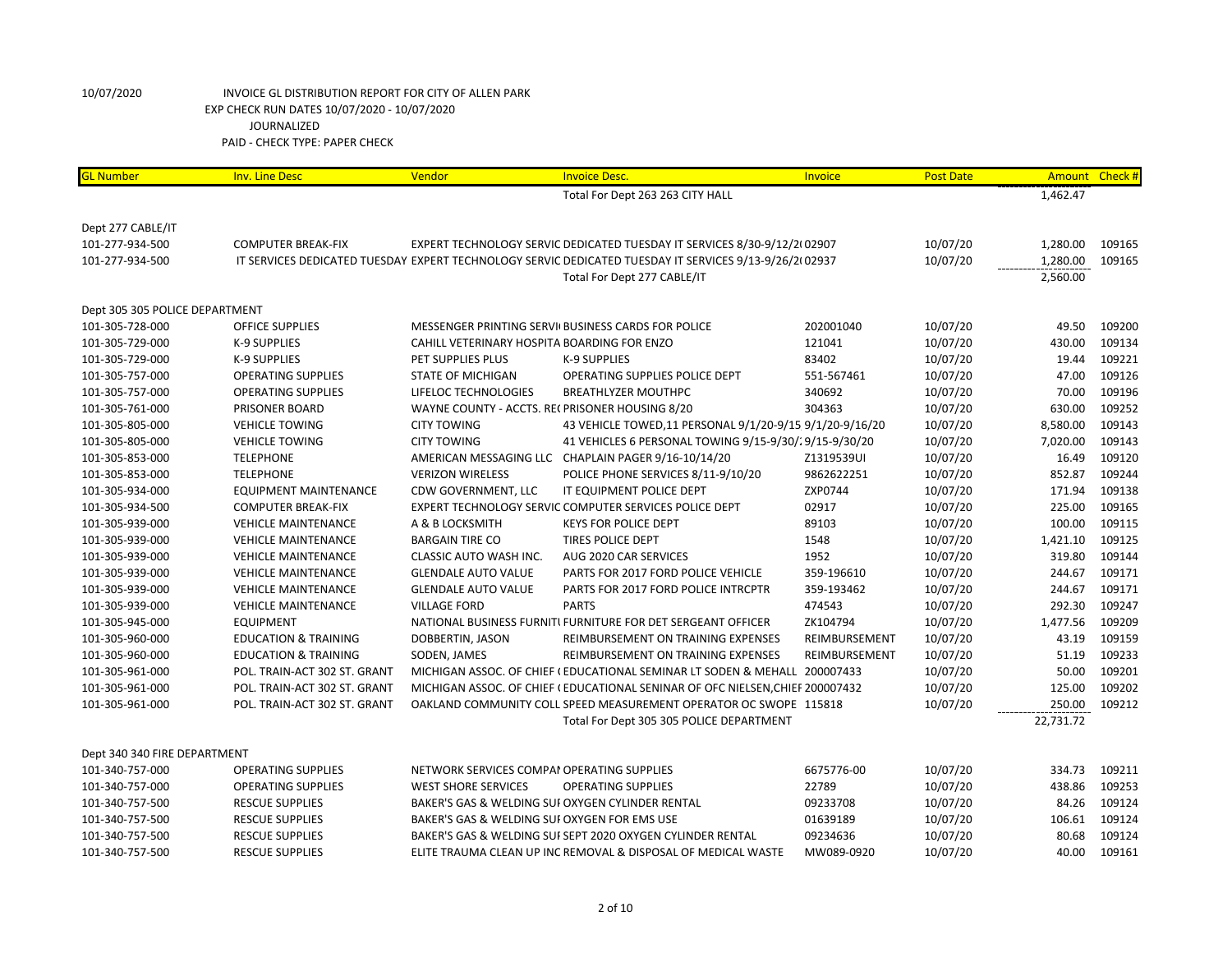| <b>GL Number</b>                          | <b>Inv. Line Desc</b>                              | Vendor                                     | <b>Invoice Desc.</b>                                                              | Invoice            | <b>Post Date</b> |           | Amount Check # |
|-------------------------------------------|----------------------------------------------------|--------------------------------------------|-----------------------------------------------------------------------------------|--------------------|------------------|-----------|----------------|
| 101-340-757-500                           | <b>RESCUE SUPPLIES</b>                             | J & B MEDICAL SUPPLY, INC. RESCUE SUPPLIES |                                                                                   | 6644770            | 10/07/20         | 187.77    | 109184         |
| 101-340-757-500                           | <b>RESCUE SUPPLIES</b>                             | J & B MEDICAL SUPPLY, INC. RESCUE SUPPLIES |                                                                                   | 6644771            | 10/07/20         | 240.00    | 109184         |
| 101-340-757-500                           | <b>RESCUE SUPPLIES</b>                             |                                            | J & B MEDICAL SUPPLY, INC. RESUCE SUPPLIES FIRE DEPT                              | 6683375            | 10/07/20         | 57.95     | 109184         |
| 101-340-757-600                           | OPERATING SUPPLIES - FEDERAL G WEST SHORE SERVICES |                                            | FIRE HOSE FIRE DEPT                                                               | 22846              | 10/07/20         | 29,859.00 | 109253         |
| 101-340-768-000                           | <b>UNIFORMS</b>                                    | <b>WEST SHORE SERVICES</b>                 | UNIFORMS FIRE DEPT                                                                | 22728              | 10/07/20         | 2,459.62  | 109253         |
| 101-340-768-000                           | <b>UNIFORMS</b>                                    | <b>WEST SHORE SERVICES</b>                 | FIR DEX 200 SERIES STRUCTURAL BOOTS                                               | 22888              | 10/07/20         | 630.80    | 109253         |
| 101-340-805-000                           | AMBULANCE BILLING                                  | ACCUMED BILLING INC.                       | SEPT 2020 AMBULANCE BILLING                                                       | 25917              | 10/07/20         | 4,204.37  | 109117         |
| 101-340-805-000                           | AMBULANCE BILLING                                  | ACCUMED BILLING INC.                       | AUG 2020 MONTHLY AMBULANCE BILLING                                                | 25668              | 10/07/20         | 3,402.42  | 109117         |
| 101-340-853-000                           | TELEPHONE-FIRE CHIEF FAX & BAC AT & T              |                                            | FIRE CHIEF FAX BACKUP LINE 8/11-9/10/20                                           | 313928637709       | 10/07/20         | 318.37    | 109121         |
| 101-340-853-000                           | <b>TELEPHONE</b>                                   | <b>COMCAST</b>                             | FIRE MONTHLY BILLING 10/6-11/5/20                                                 | 8529101680173474 O | 10/07/20         | 264.85    | 109145         |
| 101-340-853-000                           | <b>TELEPHONE</b>                                   | <b>VERIZON WIRELESS</b>                    | PHONE SERVICES FIRE DEPT 8/11-9/10/20                                             | 9862538776         | 10/07/20         | 96.26     | 109245         |
| 101-340-920-000                           | UTILITIES- 6730 ROOSEVELT- BG-2: CONSTELLATION     |                                            | AUG 2020 GAS SERVICES BG-212667                                                   | 2989838            | 10/07/20         | 6.01      | 109147         |
| 101-340-920-000                           | UTILITIES- 6730 ROOSEVELT - BG-2 CONSTELLATION     |                                            | AUG 2020 GAS SERVICES BG-218249                                                   | 2989839            | 10/07/20         | 88.76     | 109147         |
| 101-340-931-000                           | <b>BUILDING MAINTENANCE</b>                        | ROSE PEST SOLUTIONS                        | <b>BUILDING MNT FIRE DEPT</b>                                                     | 10598771           | 10/07/20         | 52.00     | 109223         |
| 101-340-934-000                           | <b>EQUIPMENT MAINTENANCE</b>                       |                                            | DOUGLASS SAFETY SYSTEMS EQUIPMENT MNT FIRE DEPT                                   | 47506              | 10/07/20         | 328.85    | 109160         |
| 101-340-934-000                           | <b>EQUIPMENT MAINTENANCE</b>                       |                                            | KENCO FIRE EQUIPMENT, INC ANNUAL INSPECTION OF FIRE EXTINGUISHERS 200921-2        |                    | 10/07/20         | 284.50    | 109191         |
| 101-340-934-500                           | <b>COMPUTER BREAK-FIX</b>                          |                                            | EXPERT TECHNOLOGY SERVIC COMPUTER SERVICES FIRE DEPT                              | 02942              | 10/07/20         | 45.00     | 109165         |
| 101-340-939-000                           | <b>VEHICLE MAINTENANCE</b>                         | <b>VILLAGE FORD</b>                        | <b>PARTS</b>                                                                      | 477246             | 10/07/20         | 824.25    | 109247         |
| 101-340-960-000                           | <b>EDUCATION &amp; TRAINING</b>                    | MCLAURIN, KENNETH                          | REIMBURSEMENT                                                                     | REIMBURSEMENT      | 10/07/20         | 477.25    | 109199         |
| 101-340-961-000                           | <b>FIRE PREVENTION</b>                             | DINGES FIRE COMPANY                        | <b>FIRE PREVENTION</b>                                                            | 13752              | 10/07/20         | 657.65    | 109158         |
| 101-340-961-000                           | <b>FIRE PREVENTION</b>                             |                                            | OAKLAND MACOMB FIRE PRE 2020/2021 MEMBERSHIP RENEWAL ED CANN 2020/2021 CANN       |                    | 10/07/20         | 25.00     | 109213         |
| 101-340-961-000                           | <b>FIRE PREVENTION</b>                             |                                            | OAKLAND MACOMB FIRE PRE 2020/2021 MEMBERSHIP RENEWAL LAFOND                       | 2020/2021 LAFOND   | 10/07/20         | 25.00     | 109214         |
| 101-340-961-000                           | FIRE PREVENTION                                    |                                            | OAKLAND MACOMB FIRE PRE 2020-2021 ON LINE MEMBERSHIP CHIEF LAFON 2020/2021 ONLINE |                    | 10/07/20         | 475.00    | 109215         |
|                                           |                                                    |                                            | Total For Dept 340 340 FIRE DEPARTMENT                                            |                    |                  | 46,095.82 |                |
| Dept 445 445 DEPARTMENT OF PUBLIC SERVICE |                                                    |                                            |                                                                                   |                    |                  |           |                |
| 101-445-751-000                           | <b>GASOLINE</b>                                    |                                            | H. DOMINE ENTERPRISES, INCREPLACED STRAINER COVER ON DIESEL PUMP. 119125          |                    | 10/07/20         | 323.75    | 109179         |
| 101-445-757-000                           | <b>OPERATING SUPPLIES</b>                          | <b>BRONER GLOVE CO</b>                     | <b>SUPPLIES</b>                                                                   | 294992             | 10/07/20         | 130.78    | 109131         |
| 101-445-757-000                           | <b>OPERATING SUPPLIES</b>                          | CARY, KENNETH                              | <b>SUPPLIES</b>                                                                   | 294992             | 10/07/20         | 1,313.60  | 109258         |
| 101-445-768-000                           | <b>UNIFORMS DPS</b>                                | CINTAS CORP. #0721                         | AUG 2020 UNIFORM SERVICES DPS                                                     | 4059853534         | 10/07/20         | 65.14     | 109141         |
| 101-445-768-000                           | UNIFORMS DPS                                       | CINTAS CORP. #0721                         | AUG 2020 UNIFORM SERVICES DPS DEPT                                                | 4059343779         | 10/07/20         | 65.14     | 109141         |
| 101-445-768-000                           | <b>UNIFORMS DPS</b>                                | CINTAS CORP. #0721                         | AUG 2020 UNIFORM SERVICES DPS DEPT                                                | 4058569365         | 10/07/20         | 65.14     | 109141         |
| 101-445-768-000                           | <b>UNIFORMS DPS</b>                                | CINTAS CORP. #0721                         | AUG 2020 UNIFORM SERVICES DPS DEPT                                                | 4057915799         | 10/07/20         | 65.14     | 109141         |
| 101-445-768-000                           | <b>UNIFORMS GARAGE</b>                             | CINTAS CORP. #0721                         | AUG 2020 UNIFORM SERVICES GARAGE DEPT                                             | 4059853565         | 10/07/20         | 46.27     | 109141         |
| 101-445-768-000                           | UNIFORMS GARAGE                                    | CINTAS CORP. #0721                         | AUG 2020 UNIFORM SERVICES GARAGE DEPT                                             | 4059343812         | 10/07/20         | 65.02     | 109141         |
| 101-445-768-000                           | <b>UNIFORMS GARAGE</b>                             | CINTAS CORP. #0721                         | AUG 2020 UNIFORM SERVICES GARAGE DEPT                                             | 4058569289         | 10/07/20         | 46.27     | 109141         |
| 101-445-768-000                           | <b>UNIFORMS GARAGE</b>                             | CINTAS CORP. #0721                         | AUG 2020 UNIFORM SERVICES GARAGE DEPT                                             | 4057915902         | 10/07/20         | 99.42     | 109141         |
| 101-445-920-000                           | UTILITIES 16850 SOUTHFIELD- BG- CONSTELLATION      |                                            | AUG 2020 GAS SERVICES BG-308146                                                   | 2989834            | 10/07/20         | 53.26     | 109147         |
| 101-445-939-000                           | <b>VEHICLE MAINTENANCE</b>                         | BAKER'S GAS & WELDING SUI SUPPLIES         |                                                                                   | 01633808           | 10/07/20         | 50.52     | 109124         |
| 101-445-939-000                           | <b>VEHICLE MAINTENANCE</b>                         | <b>BARGAIN TIRE CO</b>                     | <b>PARTS</b>                                                                      | 1549               | 10/07/20         | 150.00    | 109125         |
| 101-445-939-000                           | <b>VEHICLE MAINTENANCE</b>                         | <b>EXOTIC AUTOMATION &amp; SUPI PARTS</b>  |                                                                                   | 11063921           | 10/07/20         | 72.51     | 109163         |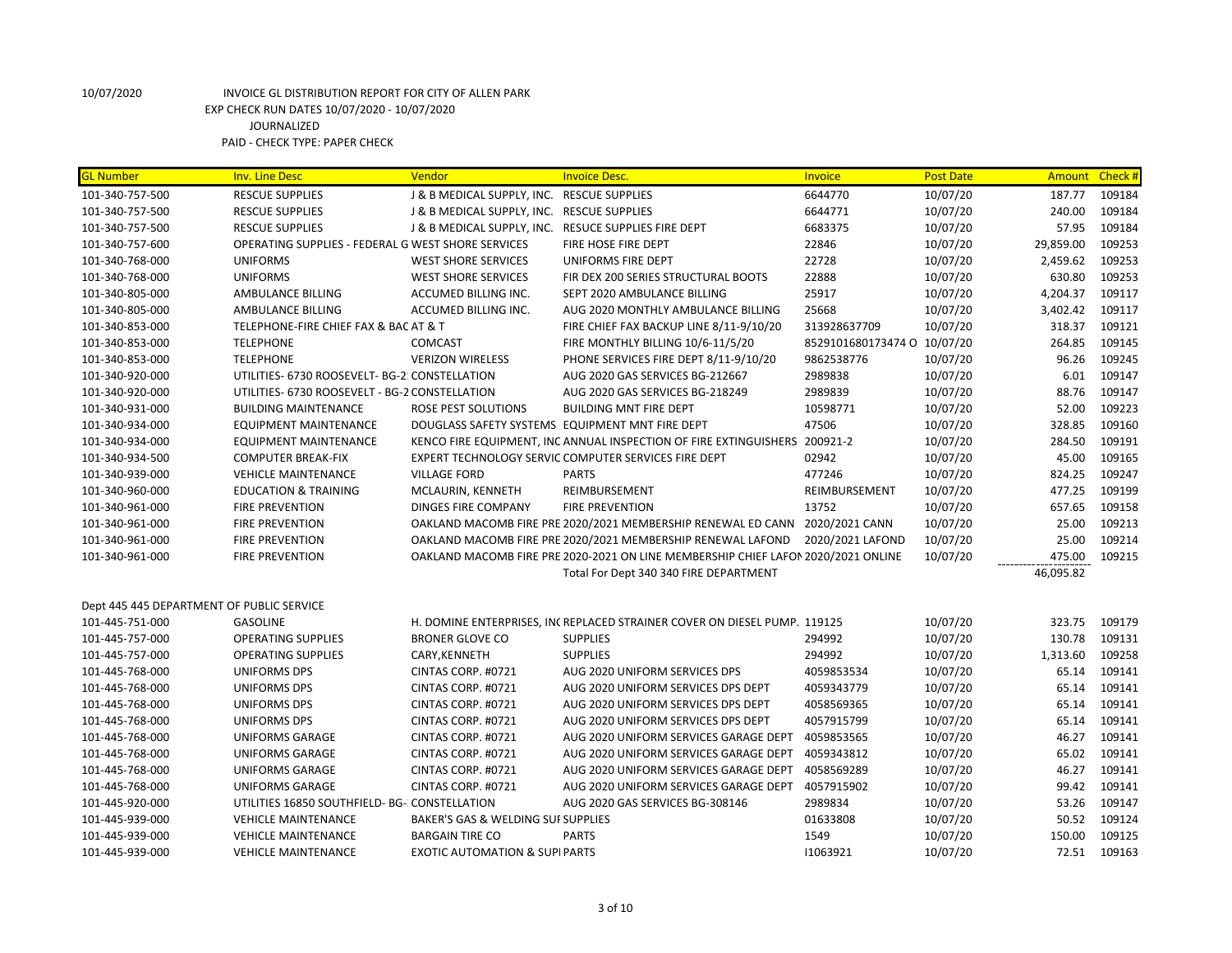# 10/07/2020 INVOICE GL DISTRIBUTION REPORT FOR CITY OF ALLEN PARK EXP CHECK RUN DATES 10/07/2020 - 10/07/2020 JOURNALIZED

PAID - CHECK TYPE: PAPER CHECK

| <b>GL Number</b>              | <b>Inv. Line Desc</b>                         | Vendor                                  | <b>Invoice Desc.</b>                                              | Invoice          | <b>Post Date</b> | <b>Amount</b> | Check # |
|-------------------------------|-----------------------------------------------|-----------------------------------------|-------------------------------------------------------------------|------------------|------------------|---------------|---------|
| 101-445-939-000               | <b>VEHICLE MAINTENANCE</b>                    | <b>FALCON ASPHALT REPAIR EQI PARTS</b>  |                                                                   | 009312           | 10/07/20         | 283.46        | 109167  |
| 101-445-939-000               | <b>VEHICLE MAINTENANCE</b>                    | FLEETPRIDE, INC.                        | <b>PARTS</b>                                                      | 59683086         | 10/07/20         | 53.84         | 109169  |
| 101-445-939-000               | <b>VEHICLE MAINTENANCE</b>                    | <b>GLENDALE AUTO VALUE</b>              | PARTS FOR 2016 FORD F250                                          | 359-196523       | 10/07/20         | 25.26         | 109171  |
| 101-445-939-000               | <b>VEHICLE MAINTENANCE</b>                    | <b>GLENDALE AUTO VALUE</b>              | <b>PARTS</b>                                                      | 359-196172       | 10/07/20         | 537.58        | 109171  |
| 101-445-939-000               | <b>VEHICLE MAINTENANCE</b>                    | WILLIAM F. SELL & SON                   | <b>PARTS</b>                                                      | 394963           | 10/07/20         | 649.95        | 109228  |
| 101-445-939-000               | <b>VEHICLE MAINTENANCE</b>                    | POMP'S TIRE SERVICE INC                 | <b>PARTS</b>                                                      | 1470012326       | 10/07/20         | 670.36        | 109259  |
| 101-445-939-000               | <b>VEHICLE MAINTENANCE</b>                    | POMP'S TIRE SERVICE INC                 | <b>PARTS</b>                                                      | 1470012255       | 10/07/20         | 526.44        | 109259  |
|                               |                                               |                                         | Total For Dept 445 445 DEPARTMENT OF PUBLIC SERVICE               |                  |                  | 5,358.85      |         |
|                               |                                               |                                         |                                                                   |                  |                  |               |         |
| Dept 707 707 PARKS & REC      |                                               |                                         |                                                                   |                  |                  |               |         |
| 101-707-751-000               | <b>GASOLINE</b>                               | HAWKINS, PAT                            | REIMBURSEMENT SEPT 2020 FOR MILEAGE AN REIMBURSEMENT              |                  | 10/07/20         | 63.67         | 109178  |
| 101-707-756-000               | CONTRACTED EMPLOYEES EXPENS FAST FLYERS INC   |                                         | <b>SUPPLIES P&amp;R</b>                                           | 14397            | 10/07/20         | 1,620.00      | 109168  |
| 101-707-783-000               | <b>PARK SUPPLIES</b>                          | ADVANCED TURF SOLUTIONS SUPPLIES P&R    |                                                                   | SO868839         | 10/07/20         | 296.80        | 109118  |
| 101-707-783-000               | <b>PARK SUPPLIES</b>                          | <b>JUGS SPORT</b>                       | <b>SUPPLIES</b>                                                   | 868550           | 10/07/20         | 350.00        | 109187  |
| 101-707-783-000               | <b>PARK SUPPLIES</b>                          | <b>KAMPS INC</b>                        | <b>SUPPLIES</b>                                                   | IV372355         | 10/07/20         | 1,600.00      | 109189  |
| 101-707-816-000               | PROF. SERV. - OTHER                           |                                         | TRENDSET COMMUNICATION OCT 2020 TSUNAMI CAMERA MILLWORK-CUNI 1733 |                  | 10/07/20         | 1,400.00      | 109239  |
| 101-707-920-000               | UTILITIES-6615 ROOSEVELT- BG-21 CONSTELLATION |                                         | AUG 2020 GAS SERVICES BG-218248                                   | 2989837          | 10/07/20         | 8.09          | 109147  |
| 101-707-920-000               | UTILITIES- 4320 LAURENCE- BG-21 CONSTELLATION |                                         | AUG 2020 GAS SERVICES BG-218159                                   | 2989844          | 10/07/20         | 0.00          | 109147  |
| 101-707-939-000               | <b>VEHICLE MAINTENANCE</b>                    | <b>BADER &amp; SONS CO</b>              | <b>SUPPLIES P&amp;R</b>                                           | 980812           | 10/07/20         | 11.17         | 109123  |
| 101-707-939-000               | <b>VEHICLE MAINTENANCE</b>                    | CLASSIC AUTO WASH INC.                  | AUG 2020 CAR SERVICES                                             | 1952             | 10/07/20         | 7.80          | 109144  |
| 101-707-939-000               | <b>VEHICLE MAINTENANCE</b>                    | WILLIAM F. SELL & SON                   | <b>PARTS</b>                                                      | 394964           | 10/07/20         | 172.62        | 109228  |
| 101-707-939-000               | <b>VEHICLE MAINTENANCE</b>                    | WINDER POLICE EQUIPMENT CREDIT ON PARTS |                                                                   | 201835           | 10/07/20         | (210.00)      | 109255  |
| 101-707-939-000               | <b>VEHICLE MAINTENANCE</b>                    | WINDER POLICE EQUIPMENT PARTS           |                                                                   | 201834           | 10/07/20         | 210.00        | 109255  |
| 101-707-939-000               | <b>VEHICLE MAINTENANCE</b>                    | WINDER POLICE EQUIPMENT PARTS           |                                                                   | 201836           | 10/07/20         | 210.00        | 109255  |
| 101-707-939-000               | <b>VEHICLE MAINTENANCE</b>                    | WINDER POLICE EQUIPMENT PARTS           |                                                                   | 201882           | 10/07/20         | 315.00        | 109255  |
|                               |                                               |                                         | Total For Dept 707 707 PARKS & REC                                |                  |                  | 6,055.15      |         |
|                               |                                               |                                         |                                                                   |                  |                  |               |         |
| Dept 751 751 COMMUNITY CENTER |                                               |                                         |                                                                   |                  |                  |               |         |
| 101-751-757-000               | <b>OPERATING SUPPLIES</b>                     | <b>CORRIGAN OIL CO</b>                  | PROPANE FOR ICE ARENA                                             | 0439856-IN       | 10/07/20         | 57.00         | 109151  |
| 101-751-757-000               | <b>OPERATING SUPPLIES</b>                     | <b>CORRIGAN OIL CO</b>                  | <b>PROPANE P&amp;R</b>                                            | 0442569-IN       | 10/07/20         | 38.00         | 109151  |
| 101-751-757-000               | <b>OPERATING SUPPLIES</b>                     | <b>GORDON FOOD SERV.</b>                | <b>SUPPLIES FOR P&amp;R</b>                                       | 846156080        | 10/07/20         | 454.85        | 109173  |
| 101-751-757-000               | <b>OPERATING SUPPLIES</b>                     | <b>GORDON FOOD SERV.</b>                | <b>P&amp; R SUPPLIES</b>                                          | 846156164        | 10/07/20         | 106.97        | 109173  |
| 101-751-757-000               | <b>OPERATING SUPPLIES</b>                     | HOME DEPOT                              | SEPT 2020 CITY HALL MISC PURCHASES                                | <b>SEPT 2020</b> | 10/07/20         | 944.84        | 109181  |
| 101-751-757-000               | <b>OPERATING SUPPLIES</b>                     | <b>LEONARD'S SYRUPS</b>                 | SUPPLIES FOR CIVIC ARENA                                          | 862026702        | 10/07/20         | 386.00        | 109195  |
| 101-751-757-000               | <b>OPERATING SUPPLIES</b>                     | PARK ATHLETIC SUPPLY                    | <b>T SHIRTS COMM CTR</b>                                          | 183625           | 10/07/20         | 250.00        | 109217  |
| 101-751-757-000               | <b>OPERATING SUPPLIES</b>                     | PEPSI COLA                              | <b>SUPPLIES P&amp;R</b>                                           | 32596510         | 10/07/20         | 399.60        | 109220  |
| 101-751-757-000               | <b>OPERATING SUPPLIES</b>                     | <b>SYSCO DETROIT LLC</b>                | <b>SUPPLIES FOR PARKS &amp; REC</b>                               | 358512848        | 10/07/20         | 813.06        | 109235  |
| 101-751-816-000               | PROF. SERV. - OTHER                           |                                         | JERRY COHEN ELITE LAB INC SEPT 2020 COOLING WATER TREATMENT       | 8012             | 10/07/20         | 200.00        | 109185  |
| 101-751-920-000               | UTILITIES-15800 WHITE STREET- B CONSTELLATION |                                         | AUG 2020 GAS SERVICES BG-212668                                   | 2989836          | 10/07/20         | 1,660.75      | 109147  |
| 101-751-931-000               | <b>BUILDING MAINTENANCE</b>                   | <b>HOME DEPOT</b>                       | SEPT 2020 CITY HALL MISC PURCHASES                                | <b>SEPT 2020</b> | 10/07/20         | 362.23        | 109181  |
| 101-751-931-000               | <b>BUILDING MAINTENANCE</b>                   | NETWORK SERVICES COMPAI SUPPLIES        |                                                                   | 6676647-00       | 10/07/20         | 395.20        | 109211  |
|                               |                                               |                                         |                                                                   |                  |                  |               |         |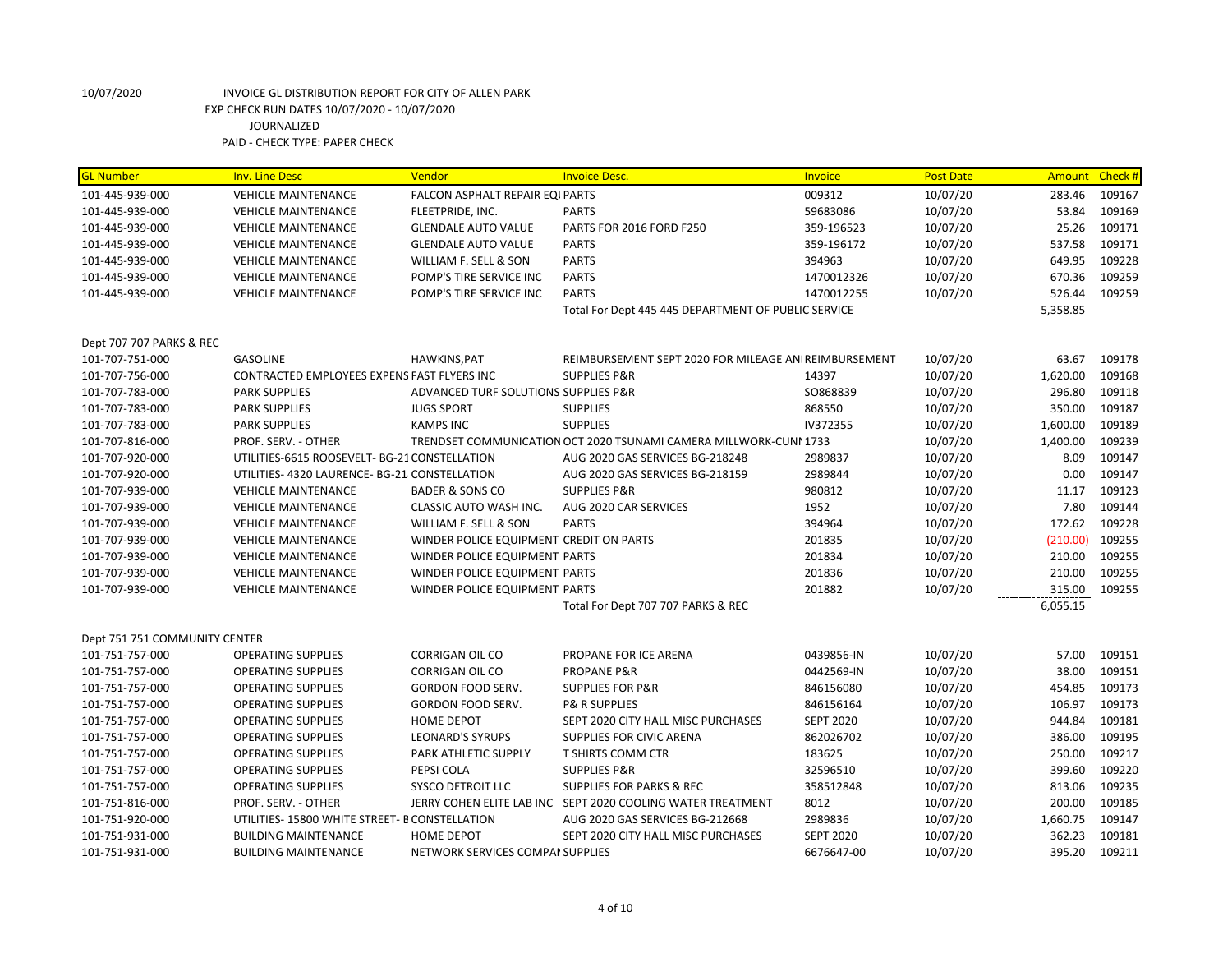| <b>GL Number</b>                  | <b>Inv. Line Desc</b>                                                              | Vendor                      | <b>Invoice Desc.</b>                                                            | Invoice | <b>Post Date</b> | <b>Amount</b> | Check # |
|-----------------------------------|------------------------------------------------------------------------------------|-----------------------------|---------------------------------------------------------------------------------|---------|------------------|---------------|---------|
| 101-751-934-000                   | EQUIPMENT MAINTENANCE                                                              |                             | EXPERT HEATING & COOLING SERVICE CALL RTU #3 NOT WORKING                        | W42796  | 10/07/20         | 389.75        | 109164  |
| 101-751-934-000                   | <b>EQUIPMENT MAINTENANCE</b>                                                       |                             | THE KITCHEN SPECIALIST LLC GRILL REPAIR CONCESSION                              | 20946   | 10/07/20         | 504.00        | 109236  |
| 101-751-934-000                   | <b>EQUIPMENT MAINTENANCE</b>                                                       | <b>TRIAD SERVICE CENTER</b> | SERVICE CALL UNIT WILL NOT DISPERSE WATER W53005437-1                           |         | 10/07/20         | 402.29        | 109240  |
|                                   |                                                                                    |                             | Total For Dept 751 751 COMMUNITY CENTER                                         |         |                  | 7,364.54      |         |
| Dept 803 HISTORICAL               |                                                                                    |                             |                                                                                 |         |                  |               |         |
| 101-803-920-000                   | UTILITIES-15504 ENGLEWOOD- BC CONSTELLATION                                        |                             | AUG 2020 GAS SERVICES BG-218253                                                 | 2989842 | 10/07/20         | 2.09          | 109147  |
|                                   |                                                                                    |                             | Total For Dept 803 HISTORICAL                                                   |         |                  | 2.09          |         |
|                                   |                                                                                    |                             |                                                                                 |         |                  |               |         |
|                                   |                                                                                    |                             | Total For Fund 101 GENERAL FUND                                                 |         |                  | 156,511.84    |         |
| Fund 202 MAJOR STREET FUND        |                                                                                    |                             |                                                                                 |         |                  |               |         |
| Dept 475 475 TRAFFIC SERVICES     |                                                                                    |                             |                                                                                 |         |                  |               |         |
| 202-475-703-050                   | INTERFUND LABOR/EQUIP - TRAFF WAYNE COUNTY - ACCTS. RE(W/O 79371 1/20              |                             |                                                                                 | 303594  | 10/07/20         | 40.19         | 109249  |
| 202-475-703-050                   | INTERFUND LABOR/EQUIP - TRAFF WAYNE COUNTY - ACCTS. REI TRAFFIC SIGNAL MNT 8/20    |                             |                                                                                 | 304122  | 10/07/20         | 1,458.73      | 109250  |
| 202-475-703-050                   | INTERFUND LABOR/EQUIP - TRAFF WAYNE COUNTY - ACCTS. REI TRAFFIC SIGNAL ENERGY 8/20 |                             |                                                                                 | 1010251 | 10/07/20         | 201.89        | 109251  |
|                                   |                                                                                    |                             | Total For Dept 475 475 TRAFFIC SERVICES                                         |         |                  | 1,700.81      |         |
| Dept 479 PRESERVATION - STREETS   |                                                                                    |                             |                                                                                 |         |                  |               |         |
| 202-479-757-000                   | <b>OPERATING SUPPLIES</b>                                                          | AJAX MATERIALS CORP.        | UPM COLD MIX                                                                    | 253271  | 10/07/20         | 698.05        | 109119  |
|                                   |                                                                                    |                             | Total For Dept 479 PRESERVATION - STREETS                                       |         |                  | 698.05        |         |
| Dept 505 CONSTRUCTION - STREETS   |                                                                                    |                             |                                                                                 |         |                  |               |         |
| 202-505-803-000                   | STATE I-75 REIMBUSREMENT                                                           |                             | MICHIGAN DEPT. OF TRAN- FI PROG 126818PES BRIDGE REMOVAL, NEW BRIL PROJ 1682206 |         | 10/07/20         | 21,536.77     | 109204  |
| 202-505-985-000                   | CAPITAL OUTLAY                                                                     |                             | GV CEMENT CONTRACTING C JOB AP-109 FINAL PMT #9 PAVEMENT REPLACE JOB AP-109     |         | 10/07/20         | 35,368.40     | 109116  |
| 202-505-985-000                   | <b>CAPITAL OUTLAY</b>                                                              |                             | GV CEMENT CONTRACTING C JOB AP-133 PMT #5 PAVEMENT REPLACEMENT JOB AP-133       |         | 10/07/20         | 60,394.13     | 109116  |
|                                   |                                                                                    |                             | Total For Dept 505 CONSTRUCTION - STREETS                                       |         |                  | 117,299.30    |         |
|                                   |                                                                                    |                             | Total For Fund 202 MAJOR STREET FUND                                            |         |                  | 119,698.16    |         |
| Fund 203 LOCAL STREET FUND        |                                                                                    |                             |                                                                                 |         |                  |               |         |
| Dept 479 PRESERVATION - STREETS   |                                                                                    |                             |                                                                                 |         |                  |               |         |
| 203-479-757-000                   | <b>OPERATING SUPPLIES</b>                                                          | AJAX MATERIALS CORP.        | UPM COLD MIX                                                                    | 253271  | 10/07/20         | 698.05        | 109119  |
| 203-479-801-200                   | MILLAGE - CONSTRUCTION                                                             |                             | GV CEMENT CONTRACTING C JOB AP-109 FINAL PMT #9 PAVEMENT REPLACE JOB AP-109     |         | 10/07/20         | 43,852.71     | 109116  |
| 203-479-801-200                   | MILLAGE - CONSTRUCTION                                                             |                             | GV CEMENT CONTRACTING C JOB AP-125 FINAL PMT #4 PAVEMENT REPLACIJOB AP-125      |         | 10/07/20         | 16,851.25     | 109116  |
| 203-479-801-200                   | MILLAGE - CONSTRUCTION                                                             |                             | GV CEMENT CONTRACTING C JOB AP-133 PMT #5 PAVEMENT REPLACEMENT JOB AP-133       |         | 10/07/20         | 298,540.48    | 109116  |
|                                   |                                                                                    |                             | Total For Dept 479 PRESERVATION - STREETS                                       |         |                  | 359,942.49    |         |
| Dept 483 ADMINISTRATION - STREETS |                                                                                    |                             |                                                                                 |         |                  |               |         |
| 203-483-820-000                   | <b>ENGINEERING</b>                                                                 | <b>BUCCILLI GROUP, LLC</b>  | INSEPCTION SERVICES LOCAL STREETS 9/14-9/14184                                  |         | 10/07/20         | 2,052.00      | 109132  |
| 203-483-820-000                   | <b>ENGINEERING</b>                                                                 | <b>BUCCILLI GROUP, LLC</b>  | INSPECTION SERVICES 9/21-9/26/20 LOCAL STF 4187                                 |         | 10/07/20         | 2,214.00      | 109132  |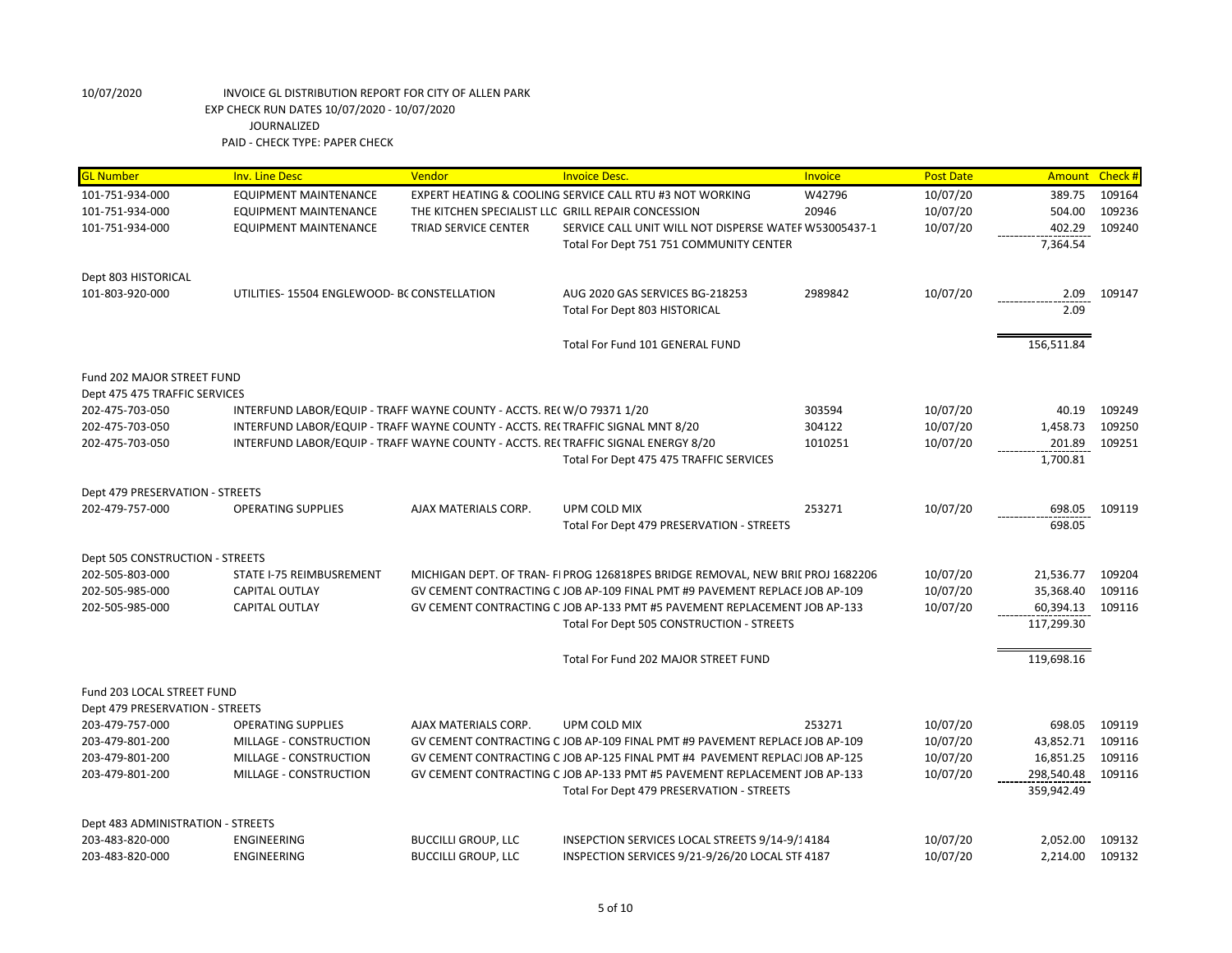| <b>GL Number</b>                 | <b>Inv. Line Desc</b>                       | Vendor                                        | <b>Invoice Desc</b>                                                                     | Invoice          | <b>Post Date</b> | Amount     | Check# |
|----------------------------------|---------------------------------------------|-----------------------------------------------|-----------------------------------------------------------------------------------------|------------------|------------------|------------|--------|
| 203-483-820-000                  | ENGINEERING                                 | C.E. RAINES COMPANY                           | JOB AP-133 INSPECTION SERVICES PARK, ROBIN 17151                                        |                  | 10/07/20         | 45,853.27  | 109139 |
|                                  |                                             |                                               | Total For Dept 483 ADMINISTRATION - STREETS                                             |                  |                  | 50,119.27  |        |
|                                  |                                             |                                               |                                                                                         |                  |                  |            |        |
|                                  |                                             |                                               | Total For Fund 203 LOCAL STREET FUND                                                    |                  |                  | 410,061.76 |        |
|                                  |                                             |                                               |                                                                                         |                  |                  |            |        |
|                                  | Fund 243 BROWNFIELD REDEVELOPMENT AUTHORITY |                                               |                                                                                         |                  |                  |            |        |
| Dept 000                         |                                             |                                               |                                                                                         |                  |                  |            |        |
| 243-000-995-000                  | <b>BOND INTEREST</b>                        | <b>US BANK</b>                                | 2019A BRA BOND INTEREST PAYMENT                                                         | 1652834          | 10/07/20         | 168,375.00 | 109257 |
|                                  |                                             |                                               | Total For Dept 000                                                                      |                  |                  | 168,375.00 |        |
|                                  |                                             |                                               |                                                                                         |                  |                  |            |        |
|                                  |                                             |                                               | Total For Fund 243 BROWNFIELD REDEVELOPMENT AUTHORITY                                   |                  |                  | 168,375.00 |        |
| Fund 249 BUILDING FUND           |                                             |                                               |                                                                                         |                  |                  |            |        |
| Dept 371 371 BUILDING DEPARTMENT |                                             |                                               |                                                                                         |                  |                  |            |        |
| 249-371-728-000                  | <b>OFFICE SUPPLIES</b>                      | ALLEGRA MARKETING                             | <b>ENVELOPES FOR BLDG</b>                                                               | 8878             | 10/07/20         | 241.47     | 109254 |
| 249-371-821-000                  | MECHANICAL INSPECTIONS                      | CARNILL, STEVE                                | SEPT 2020 MECHANICAL INSPECTIONS                                                        | <b>SEPT 2020</b> | 10/07/20         | 3,628.00   | 109136 |
| 249-371-822-000                  | PLUMBING INSPECTIONS                        | HALASH, JEROME                                | SEPT 2020 PLUMBING INSPECTIONS                                                          | <b>SEPT 2020</b> | 10/07/20         | 1,114.40   | 109177 |
| 249-371-853-000                  | <b>TELEPHONE</b>                            | <b>VERIZON WIRELESS</b>                       | BLDG SERVICES ORDINANCES TABLETS 8/11-9/19862584268                                     |                  | 10/07/20         | 108.12     | 109243 |
| 249-371-935-000                  |                                             |                                               | COMPUTER MAINTENANCE BLDG EXPERT TECHNOLOGY SERVIC IT SERVICES ADMIN, MAYOR, ORDIANCE   | 02916            | 10/07/20         | 270.00     | 109165 |
| 249-371-935-000                  |                                             |                                               | COMPUTER MAINTENANCE BLDG EXPERT TECHNOLOGY SERVIC IT SERVICES BLDG DEPT EDIT TEMPLATES | 02941            | 10/07/20         | 270.00     | 109165 |
| 249-371-935-000                  |                                             |                                               | COMPUTER MAINTENANCE BLDG EXPERT TECHNOLOGY SERVIC COMPUTER MNT BLDG AND ADMIN          | 02940            | 10/07/20         | 90.00      | 109165 |
| 249-371-963-000                  | PROFESSIONAL SVCS                           |                                               | CARLISLE/WORTMAN ASSOC 15582 MEYER AVE VARIANCE                                         | 215813           | 10/07/20         | 87.50      | 109137 |
| 249-371-963-000                  | PROFESSIONAL SVCS                           | CARLISLE/WORTMAN ASSOC 6350 ALLEN RD VARIANCE |                                                                                         | 2158131          | 10/07/20         | 57.50      | 109137 |
| 249-371-963-000                  | PROFESSIONAL SVCS                           |                                               | CARLISLE/WORTMAN ASSOC AUG 2020 MONTHLY RETAINER SERVICES                               | 2158132          | 10/07/20         | 4,000.00   | 109137 |
|                                  |                                             |                                               | Total For Dept 371 371 BUILDING DEPARTMENT                                              |                  |                  | 9,866.99   |        |
|                                  |                                             |                                               |                                                                                         |                  |                  |            |        |
|                                  |                                             |                                               | Total For Fund 249 BUILDING FUND                                                        |                  |                  | 9,866.99   |        |
| Fund 250 DDA OPERATING           |                                             |                                               |                                                                                         |                  |                  |            |        |
| Dept 000                         |                                             |                                               |                                                                                         |                  |                  |            |        |
| 250-000-716-000                  | <b>MEDICAL-SEPT</b>                         | KIBBY, JENNIFER                               | REIMBURSEMENT FOR SEPT VISION- MEDICAL { REIMBURSEMENT                                  |                  | 10/07/20         | 958.82     | 109193 |
| 250-000-718-000                  | <b>OPTICAL SEPT</b>                         | KIBBY, JENNIFER                               | REIMBURSEMENT FOR SEPT VISION- MEDICAL {REIMBURSEMENT                                   |                  | 10/07/20         | 13.00      | 109193 |
| 250-000-720-000                  | <b>DENTAL-OCT</b>                           | KIBBY, JENNIFER                               | REIMBURSEMENT FOR SEPT VISION- MEDICAL {REIMBURSEMENT                                   |                  | 10/07/20         | 31.00      | 109193 |
| 250-000-801-001                  | <b>LAWN SERVICES</b>                        | <b>D&amp;B LANDSCAPING INC</b>                | ECORSE ROUND 4 FERTILIZER DDA OFFICE                                                    | 202000           | 10/07/20         | 189.00     | 109153 |
| 250-000-826-000                  | <b>LEGAL SERVICES</b>                       | MILLER & MILLER, P.C.                         | SEPT 2020 RETAINER FEE'S FOR DDA OFFICE                                                 | A-09302020       | 10/07/20         | 1,250.00   | 109205 |
| 250-000-931-000                  | <b>BUILDING MAINTENANCE</b>                 | <b>HADDIX ELECTRIC</b>                        | SEPT 2020 DDA OFFICE LIGHT CHECK                                                        | 10173            | 10/07/20         | 1,520.00   | 109176 |
| 250-000-931-000                  | <b>BUILDING MAINTENANCE</b>                 | THE VERDIN COMPANY                            | LIGHTBULB REPLACEMENT DDA OFFICE                                                        | 194306           | 10/07/20         | 31.76      | 109238 |
| 250-000-942-000                  | <b>RENT</b>                                 | STOP & LOCK 2                                 | SEMI YEAR RENTAL DDA OFFICE                                                             | #3-17/2020 #2    | 10/07/20         | 724.68     | 109234 |
| 250-000-960-000                  | MARKETING/PROMOTIONS                        |                                               | BRENDEL'S SEPTIC TANK SER\ FARMERS MKT PORTABLE POTTY RENTAL 9/13-183236                |                  | 10/07/20         | 160.00     | 109130 |
| 250-000-960-000                  | MARKETING/PROMOTIONS                        |                                               | COMMUNITY PUBLISIHG & M ALLEN PARK TODAY FULL & HALF PAGE AD'S Q 8789                   |                  | 10/07/20         | 1,575.00   | 109146 |
| 250-000-975-000                  | <b>DESIGN COMMITTEE</b>                     | <b>KA DESIGNS</b>                             | FACADE DESIGN ASSISTANCE DDA OFFICE                                                     | 20030.1          | 10/07/20         | 250.00     | 109188 |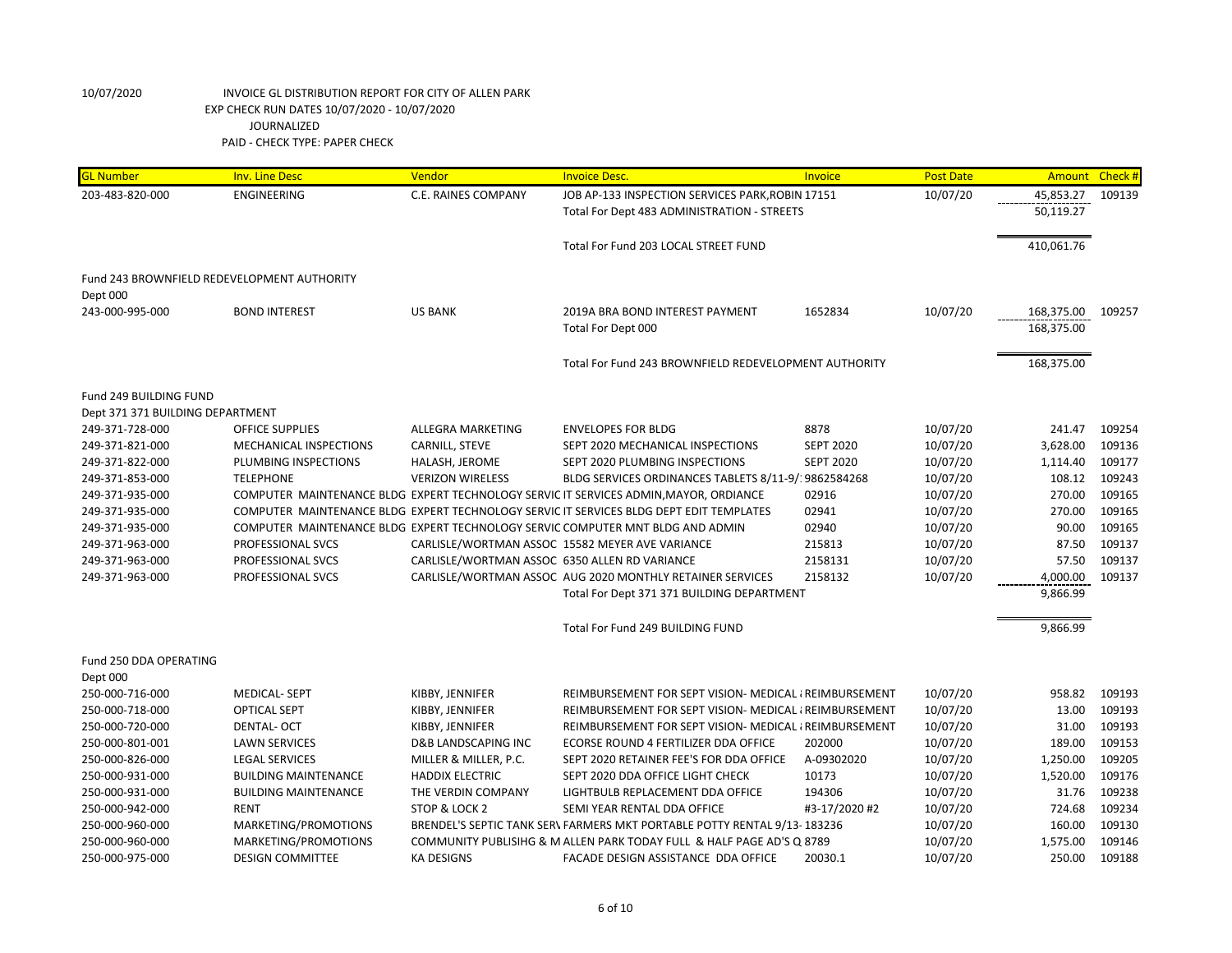| <b>GL Number</b>              | <b>Inv. Line Desc</b>                             | Vendor                                          | <b>Invoice Desc.</b>                                                                                | Invoice       | <b>Post Date</b> |            | Amount Check # |
|-------------------------------|---------------------------------------------------|-------------------------------------------------|-----------------------------------------------------------------------------------------------------|---------------|------------------|------------|----------------|
|                               |                                                   |                                                 | Total For Dept 000                                                                                  |               |                  | 6,703.26   |                |
|                               |                                                   |                                                 |                                                                                                     |               |                  |            |                |
|                               |                                                   |                                                 | Total For Fund 250 DDA OPERATING                                                                    |               |                  | 6,703.26   |                |
| Fund 271 LIBRARY              |                                                   |                                                 |                                                                                                     |               |                  |            |                |
| Dept 000                      |                                                   |                                                 |                                                                                                     |               |                  |            |                |
| 271-000-728-000               | <b>OFFICE SUPPLIES</b>                            | GLOBAL OFFICE SOLUTIONS SEPT 2020 SUPPLY ORDER  |                                                                                                     | CSUM-102717   | 10/07/20         | 50.96      | 109172         |
| 271-000-728-000               | OFFICE SUPPLIES                                   | LOWER HURON SUPPLY CO.                          | <b>SUPPLIES FOR LIBRARY</b>                                                                         | 445766-1      | 10/07/20         | 92.45      | 109197         |
| 271-000-728-000               | OFFICE SUPPLIES                                   | LOWER HURON SUPPLY CO.                          | <b>SUPPLIES FOR LIBRARY</b>                                                                         | 447503        | 10/07/20         | 158.40     | 109197         |
| 271-000-757-000               | <b>OPERATING SUPPLIES</b>                         | <b>BISHOP, MONICA</b>                           | REIMBURSEMENT FOR LIBRARY GARDEN                                                                    | REIMBURSEMENT | 10/07/20         | 75.97      | 109128         |
| 271-000-757-000               | <b>OPERATING SUPPLIES</b>                         | NATIONAL PEN CORP.                              | <b>FACE MASKS FOR LIBRARY</b>                                                                       | 111595058     | 10/07/20         | 676.90     | 109210         |
| 271-000-827-000               | <b>LIBRARY SERVICES</b>                           | THE LIBRARY NETWORK                             | NEW EMAIL ACCOUNT SETUP                                                                             | 66295         | 10/07/20         | 25.00      | 109237         |
| 271-000-828-000               | <b>MATERIALS</b>                                  | BESTSELLERS AUDIO, LLC                          | <b>AUDIOBOOKS FOR LIBRARY</b>                                                                       | 7903          | 10/07/20         | 367.29     | 109127         |
| 271-000-828-000               | <b>MATERIALS</b>                                  | BESTSELLERS AUDIO, LLC                          | <b>AUDIOBOOKS FOR LIBRARY</b>                                                                       | 7926          | 10/07/20         | 231.66     | 109127         |
| 271-000-828-000               | <b>MATERIALS</b>                                  | <b>CENGAGE LEARING INC</b>                      | <b>LIBRARY SUPPLIES</b>                                                                             | 71779699      | 10/07/20         | 119.96     | 109170         |
| 271-000-828-000               | <b>MATERIALS</b>                                  | <b>CENGAGE LEARING INC</b>                      | <b>SUPPLIES FOR LIBRARY</b>                                                                         | 72035301      | 10/07/20         | 26.39      | 109170         |
| 271-000-828-000               | <b>MATERIALS</b>                                  | <b>CENGAGE LEARING INC</b>                      | <b>SUPPLIES FOR LIBRARY</b>                                                                         | 72165849      | 10/07/20         | 27.19      | 109170         |
| 271-000-828-000               | <b>MATERIALS</b>                                  | <b>CENGAGE LEARING INC</b>                      | <b>SUPPLIES FOR LIBRARY</b>                                                                         | 72287479      | 10/07/20         | 24.80      | 109170         |
| 271-000-828-000               | <b>MATERIALS</b>                                  | <b>CENGAGE LEARING INC</b>                      | <b>LIBRARY SUPPLIES</b>                                                                             | 72287630      | 10/07/20         | 48.00      | 109170         |
| 271-000-828-000               | <b>MATERIALS</b>                                  | <b>CENGAGE LEARING INC</b>                      | <b>LIBRARY SUPPLIES</b>                                                                             | 72288063      | 10/07/20         | 24.79      | 109170         |
| 271-000-828-000               | <b>MATERIALS</b>                                  | <b>SCOLA</b>                                    | WEBSITE SERVICES 7/1/20-6/30/21                                                                     | 5629          | 10/07/20         | 160.00     | 109225         |
| 271-000-920-000               | UTILITIES-8100 ALLEN RD- BG-218. CONSTELLATION    |                                                 | AUG 2020 GAS SERVICES BG-218250                                                                     | 2989841       | 10/07/20         | 2.61       | 109147         |
| 271-000-931-000               | <b>BUILDING MAINTENANCE</b>                       | BOND FLUIDAIRE INC GR 36TI SUPPLIES FOR LIBRARY |                                                                                                     | 00814456      | 10/07/20         | 1,805.72   | 109129         |
| 271-000-931-000               | <b>BUILDING MAINTENANCE</b>                       | BOND FLUIDAIRE INC GR 36TI SUPPLIES FOR LIBRARY |                                                                                                     | 00814324      | 10/07/20         | 1,620.24   | 109129         |
| 271-000-931-000               | <b>BUILDING MAINTENANCE</b>                       | BOND FLUIDAIRE INC GR 36TI SUPPLIES FOR LIBRARY |                                                                                                     | 00814323      | 10/07/20         | 277.35     | 109129         |
| 271-000-931-000               | <b>BUILDING MAINTENANCE</b>                       | BOND FLUIDAIRE INC GR 36TI SUPPLIES FOR LIBRARY |                                                                                                     | 00814322      | 10/07/20         | 647.78     | 109129         |
| 271-000-931-000               | <b>BUILDING MAINTENANCE</b>                       |                                                 | COVERALL NORTH AMERICA AUG 2020 LIBRARY CLEANING SERVICES                                           | 1340274106    | 10/07/20         | 995.00     | 109152         |
| 271-000-931-000               | <b>BUILDING MAINTENANCE</b>                       |                                                 | EXPERT HEATING & COOLING SERVICE CALL LIBRARY UNTI VENT LEAKING                                     | W42722        | 10/07/20         | 212.00     | 109164         |
| 271-000-931-000               | <b>BUILDING MAINTENANCE</b>                       | <b>ORKIN</b>                                    | PEST CONTROL FOR LIBRARY                                                                            | 207407464     | 10/07/20         | 300.00     | 109216         |
| 271-000-931-000               | <b>BUILDING MAINTENANCE</b>                       | <b>ORKIN</b>                                    | PEST CONTROL DETECTION                                                                              | 202075439     | 10/07/20         | 300.00     | 109216         |
|                               |                                                   |                                                 | Total For Dept 000                                                                                  |               |                  | 8,270.46   |                |
|                               |                                                   |                                                 | <b>Total For Fund 271 LIBRARY</b>                                                                   |               |                  | 8,270.46   |                |
| Fund 401 CAPITAL PROJECT FUND |                                                   |                                                 |                                                                                                     |               |                  |            |                |
| Dept 000                      |                                                   |                                                 |                                                                                                     |               |                  |            |                |
| 401-000-985-002               |                                                   |                                                 | CAPITAL OUTLAY - PUBLIC SAFETY HOLBROOK'S ROOFING CO IN 1/2 DOWN FOR LABOR TO TEAR DOWN AND RE99667 |               | 10/07/20         | 66,453.50  | 109180         |
| 401-000-985-002               | CAPITAL OUTLAY - PUBLIC SAFETY SIGNATURE FORD L-M |                                                 | 2-2020 FORD RANGER 4X4 PICKUP FIRE DEPT BW624                                                       |               | 10/07/20         | 68,206.00  | 109230         |
| 401-000-985-002               | CAPITAL OUTLAY - PUBLIC SAFETY SIGNATURE FORD L-M |                                                 | 2020 FORD F250 SUPER CAB FIRE DEPT                                                                  | <b>BW626</b>  | 10/07/20         | 34,832.00  | 109231         |
| 401-000-987-300               | CONST-DPS/WATER                                   |                                                 | GV CEMENT CONTRACTING C PMT #3 FOR CONSTRUCTION AT NEW DPS SITE 20-169                              |               | 10/07/20         | 488,845.04 | 109116         |
| 401-000-987-300               | CONST-DPS/WATER                                   | <b>AVI DEVELOPERS</b>                           | MASONS FOR DPS PORJECT OFF PAY APP #3                                                               | 1736-3        | 10/07/20         | 21.214.44  | 109122         |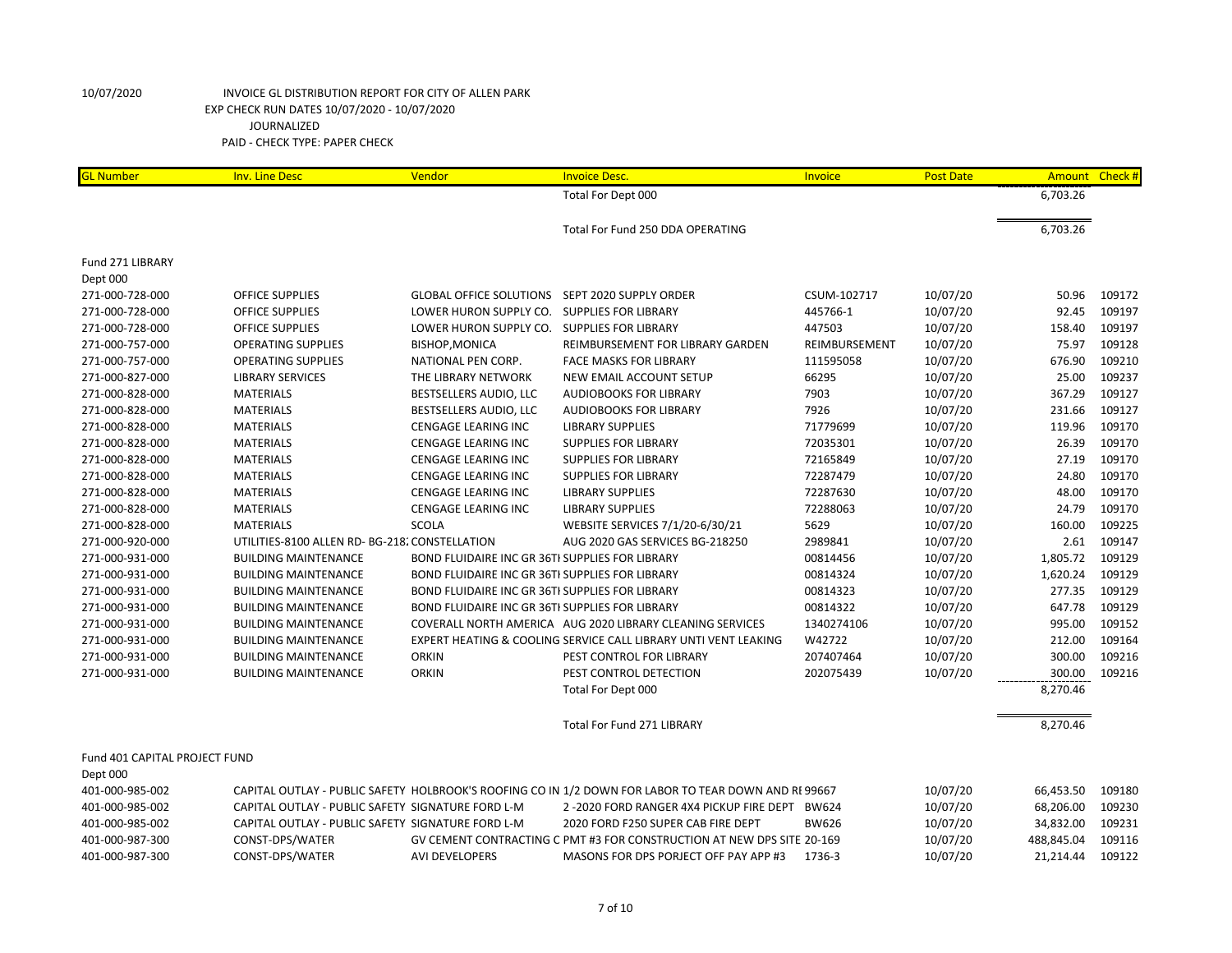| <b>GL Number</b>       | <b>Inv. Line Desc</b>                            | Vendor                                              | <b>Invoice Desc.</b>                                                                           | Invoice          | <b>Post Date</b> |              | Amount Check # |
|------------------------|--------------------------------------------------|-----------------------------------------------------|------------------------------------------------------------------------------------------------|------------------|------------------|--------------|----------------|
| 401-000-987-300        | CONST-DPS/WATER                                  | JS VIG CONSTRUCTION CO                              | <b>DPS THIRD DRAW</b>                                                                          | 1736-3           | 10/07/20         | 759,705.97   | 109186         |
|                        |                                                  |                                                     | Total For Dept 000                                                                             |                  |                  | 1,439,256.95 |                |
|                        |                                                  |                                                     | Total For Fund 401 CAPITAL PROJECT FUND                                                        |                  |                  | 1,439,256.95 |                |
| Fund 592 WATER & SEWER |                                                  |                                                     |                                                                                                |                  |                  |              |                |
| Dept 600 WATER         |                                                  |                                                     |                                                                                                |                  |                  |              |                |
| 592-600-745-400        | <b>METER MAINTENANCE</b>                         | <b>CORE &amp; MAIN LP</b>                           | <b>PARTS</b>                                                                                   | M980733          | 10/07/20         | 18.00        | 109150         |
| 592-600-745-400        | <b>METER MAINTENANCE</b>                         | CORE & MAIN LP                                      | <b>PARTS</b>                                                                                   | 974412           | 10/07/20         | 642.50       | 109150         |
| 592-600-745-400        | <b>METER MAINTENANCE</b>                         | ETNA SUPPLY COMPANY                                 | <b>PARTS</b>                                                                                   | \$1036666846.003 | 10/07/20         | 85.00        | 109162         |
| 592-600-745-400        | <b>METER MAINTENANCE</b>                         | ETNA SUPPLY COMPANY                                 | <b>PARTS</b>                                                                                   | S103666846.001   | 10/07/20         | 533.00       | 109162         |
| 592-600-873-000        | <b>MAIN MAINTENANCE</b>                          | D & L GARDEN CENTER, INC. SUPPLIES                  |                                                                                                | 13602            | 10/07/20         | 90.00        | 109154         |
| 592-600-873-000        | <b>MAIN MAINTENANCE</b>                          |                                                     | D & L GARDEN CENTER, INC. NEED DOLLAR AMT REQ FROM VENDOR                                      | 13596            | 10/07/20         | 60.00        | 109154         |
| 592-600-873-000        | <b>MAIN MAINTENANCE</b>                          | D & L GARDEN CENTER, INC. SUPPLIES                  |                                                                                                | 13678            | 10/07/20         | 60.00        | 109154         |
| 592-600-873-000        | <b>MAIN MAINTENANCE</b>                          | D & L GARDEN CENTER, INC. SUPPLIES                  |                                                                                                | 13682            | 10/07/20         | 120.00       | 109154         |
| 592-600-873-000        | <b>MAIN MAINTENANCE</b>                          | HURON SOD FARMS, INC.                               | SUPPLIES FOR WATERMAIN                                                                         | 6271             | 10/07/20         | 262.00       | 109182         |
| 592-600-873-000        | <b>MAIN MAINTENANCE</b>                          |                                                     | PARAGON LABORATORIES IN HOME INSPECTION 15878 MEYER 1ST VISIT                                  | 139266-215000    | 10/07/20         | 75.00        | 109218         |
| 592-600-873-000        | <b>MAIN MAINTENANCE</b>                          |                                                     | PARAGON LABORATORIES IN HOME INSPECTION 1578 MEYER RT VISIT                                    | 139266-215098    | 10/07/20         | 75.00        | 109218         |
| 592-600-926-050        | PURCHASED WATER                                  |                                                     | GREAT LAKES WATER AUTHO AUG 2020 SEWAGE SERVICES                                               | AUGSEWAGE        | 10/07/20         | 251,859.78   | 109157         |
| 592-600-939-000        | <b>VEHICLE MAINTENANCE</b>                       | <b>GLENDALE AUTO VALUE</b>                          | <b>PARTS</b>                                                                                   | 359-197057       | 10/07/20         | 430.84       | 109171         |
| 592-600-939-000        | <b>VEHICLE MAINTENANCE</b>                       | <b>MICHIGAN CAT</b>                                 | <b>PARTS</b>                                                                                   | PD11290047       | 10/07/20         | 73.29        | 109203         |
| 592-600-978-004        | <b>CROSS CONNECTION PROGRAM</b>                  | HYDRO DESIGNS, INC.                                 | SEPT 2020 CROSS CONN INSPECTION COMMER 0059136-IN                                              |                  | 10/07/20         | 1,500.00     | 109183         |
| 592-600-978-004        | <b>CROSS CONNECTION PROGRAM</b>                  | HYDRO DESIGNS, INC.                                 | SEPT 2020 CROSS CONN RESIDENTIAL PROP                                                          | 0058884-IN       | 10/07/20         | 4,934.00     | 109183         |
| 592-600-985-000        | CAPITAL OUTLAY                                   |                                                     | GV CEMENT CONTRACTING C JOB AP-107 PMT#5 SECT 1 & 11 WM REPLACEN JOB AP-107                    |                  | 10/07/20         | 10,175.99    | 109116         |
| 592-600-985-000        | <b>CAPITAL OUTLAY</b>                            |                                                     | GV CEMENT CONTRACTING C JOB AP-134 PMT #3 FINAL SECT 1 MEYER AVE V JOB AP-134                  |                  | 10/07/20         | 97,821.00    | 109116         |
|                        |                                                  |                                                     | Total For Dept 600 WATER                                                                       |                  |                  | 368,815.40   |                |
| Dept 601 601 SEWER     |                                                  |                                                     |                                                                                                |                  |                  |              |                |
| 592-601-712-000        | <b>UNIFORMS WATER</b>                            | CINTAS CORP. #0721                                  | AUG 2020 UNIFORM SERVICES WATER DEPT                                                           | 4059853573       | 10/07/20         | 58.71        | 109141         |
| 592-601-712-000        | <b>UNIFORMS WATER</b>                            | CINTAS CORP. #0721                                  | AUG 2020 UNIFORM SERVICES WATER DEPT                                                           | 4059343770       | 10/07/20         | 58.71        | 109141         |
| 592-601-712-000        | <b>UNIFORMS WATER</b>                            | CINTAS CORP. #0721                                  | AUG 2020 UNIFORM SERVICES WATER DEPT                                                           | 4058569288       | 10/07/20         | 58.71        | 109141         |
| 592-601-712-000        | <b>UNIFORMS WATER</b>                            | CINTAS CORP. #0721                                  | AUG 2020 UNIFORM SERVICES WATER DEPT                                                           | 4057915808       | 10/07/20         | 80.71        | 109141         |
| 592-601-822-000        | COMPUTER SERVICE MAINT/IT EQICDW GOVERNMENT, LLC |                                                     | IT EQUIPMENT FOR WATER DEPT                                                                    | 1163952          | 10/07/20         | 2,207.94     | 109138         |
| 592-601-908-000        | <b>IWC CHARGES- DETROIT</b>                      | <b>GREAT LAKES WATER AUTHO AUG 2020 IWC CHARGES</b> |                                                                                                | AUGIWC           | 10/07/20         | 3,065.66     | 109155         |
| 592-601-927-100        | DETROIT POLLUTANTS                               |                                                     | <b>GREAT LAKES WATER AUTHO AUG 2020 POLLUTANT CHARGES</b>                                      | AUGPOLLUTANT     | 10/07/20         | 705.04       | 109156         |
| 592-601-940-500        |                                                  |                                                     | FAIRLANE/INDEPNCE MKT STATIOI SECURITY CENTRAL PROTECTI BURG/FIRE/FAIRLANE GREEN 10/1-10/31/20 | 6192891          | 10/07/20         | 39.95        | 109227         |
|                        |                                                  |                                                     | Total For Dept 601 601 SEWER                                                                   |                  |                  | 6,275.43     |                |
| Dept 603 603 BASIN     |                                                  |                                                     |                                                                                                |                  |                  |              |                |
| 592-603-853-000        | <b>TELEPHONE</b>                                 | <b>VERIZON WIRELESS</b>                             | PUMP STN SERVICES 8/11-9/10/20                                                                 | 9862497078       | 10/07/20         | 248.10       | 109242         |
| 592-603-853-000        | <b>TELEPHONE BASIN</b>                           | <b>VERIZON WIRELESS</b>                             | BASIN PHONE SERVICES 8/24-9/23/20                                                              | 9863468575       | 10/07/20         | 50.04        | 109246         |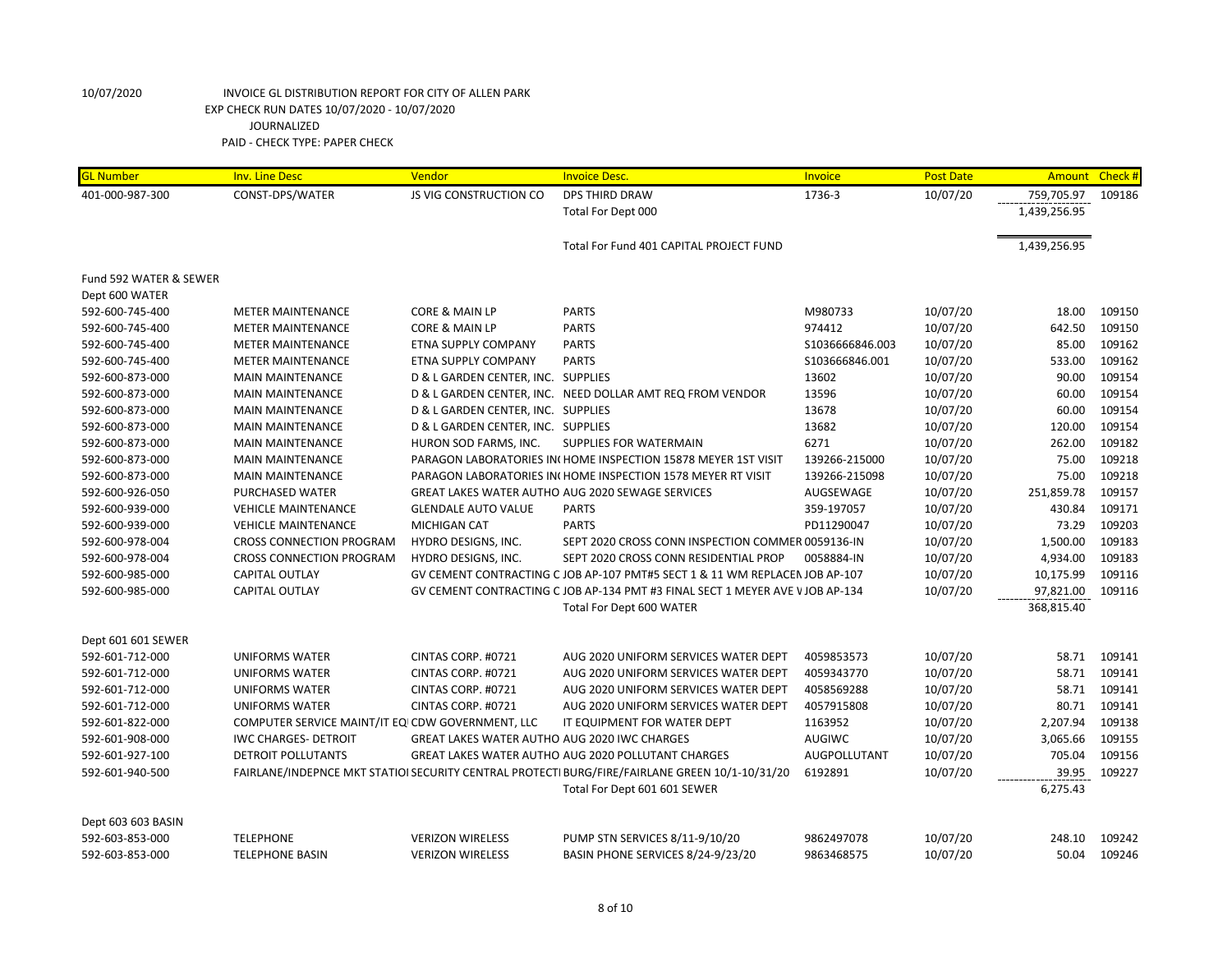| <b>GL Number</b>                    | <b>Inv. Line Desc</b>                        | Vendor                          | <b>Invoice Desc.</b>                                       | Invoice                 | <b>Post Date</b> | Amount     | Check # |
|-------------------------------------|----------------------------------------------|---------------------------------|------------------------------------------------------------|-------------------------|------------------|------------|---------|
| 592-603-920-000                     | UTILITIES-14500 MORAN BG-2182! CONSTELLATION |                                 | AUG 2020 GAS SERVICES BG-218252                            | 2989840                 | 10/07/20         | 0.00       | 109147  |
| 592-603-920-000                     | UTILITIES-14500 MORAN APT#2-BI CONSTELLATION |                                 | AUG 2020 GAS SERVICES BG-218251                            | 2989843                 | 10/07/20         | 0.00       | 109147  |
| 592-603-931-000                     | <b>BUILDING MAINTENANCE</b>                  | <b>GLENDALE AUTO VALUE</b>      | <b>PARTS</b>                                               | 359-197012              | 10/07/20         | 57.69      | 109171  |
| 592-603-931-000                     | <b>BUILDING MAINTENANCE</b>                  | <b>GRAINGER</b>                 | <b>PARTS</b>                                               | 9653835398              | 10/07/20         | 25.52      | 109174  |
| 592-603-931-000                     | <b>BUILDING MAINTENANCE</b>                  | <b>GRAINGER</b>                 | <b>PARTS</b>                                               | 9652343048              | 10/07/20         | 128.76     | 109174  |
| 592-603-931-000                     | <b>BUILDING MAINTENANCE</b>                  | <b>GRAINGER</b>                 | <b>PARTS</b>                                               | 9652343030              | 10/07/20         | 10.45      | 109174  |
| 592-603-939-000                     | <b>VEHICLE MAINTENANCE</b>                   | LAKESHORE UTILITY TRAILER PARTS |                                                            | 01P11798                | 10/07/20         | 276.80     | 109194  |
|                                     |                                              |                                 | Total For Dept 603 603 BASIN                               |                         |                  | 797.36     |         |
| Dept 604 ADMINISTRATION/DEBT        |                                              |                                 |                                                            |                         |                  |            |         |
| 592-604-820-000                     | <b>ENGINEERING</b>                           | <b>BUCCILLI GROUP, LLC</b>      | INSPECTION 2020 DPS 9/14-9/18/20                           | 4183                    | 10/07/20         | 2,430.00   | 109132  |
| 592-604-820-000                     | <b>ENGINEERING</b>                           | <b>BUCCILLI GROUP, LLC</b>      | INSPECTION SERVICES UTILITY REPAIRS 9/17-9/4182            |                         | 10/07/20         | 1,080.00   | 109132  |
| 592-604-820-000                     | <b>ENGINEERING</b>                           | <b>BUCCILLI GROUP, LLC</b>      | INPSECTION SERVICES 2020 DPS 9/21-9/25/20 4188             |                         | 10/07/20         | 2,916.00   | 109132  |
| 592-604-820-000                     | ENGINEERING                                  | <b>BUCCILLI GROUP, LLC</b>      | INSPECTION SERVICES UTILITY REPAIRS 9/21-9/4186            |                         | 10/07/20         | 2,430.00   | 109132  |
| 592-604-820-000                     | <b>ENGINEERING</b>                           | C.E. RAINES COMPANY             | JOB AP-134 PAVEMENT & WM REPLACEMENT 17152                 |                         | 10/07/20         | 8,064.00   | 109139  |
| 592-604-820-000                     | <b>ENGINEERING</b>                           | C.E. RAINES COMPANY             | JOB AP-150 ENG & SURVEY SERVICE WM RELO(17153              |                         | 10/07/20         | 975.00     | 109139  |
| 592-604-820-000                     | <b>ENGINEERING</b>                           | <b>C.E. RAINES COMPANY</b>      | JOB AP-123 ENG & SURVEY SERVICE LIFT STN RI 17149          |                         | 10/07/20         | 1,350.00   | 109139  |
| 592-604-820-000                     | ENGINEERING                                  | C.E. RAINES COMPANY             | JOB AP-81 ENG & SURVEY SERVICES SANITARY : 17147           |                         | 10/07/20         | 300.00     | 109139  |
|                                     |                                              |                                 | Total For Dept 604 ADMINISTRATION/DEBT                     |                         |                  | 19,545.00  |         |
|                                     |                                              |                                 | Total For Fund 592 WATER & SEWER                           |                         |                  | 395,433.19 |         |
| Fund 701 TRUST AND AGENCY           |                                              |                                 |                                                            |                         |                  |            |         |
| Dept 000                            |                                              |                                 |                                                            |                         |                  |            |         |
| 701-000-241-000                     | HISTORICAL MUSEUM ESCROW                     | <b>KEY AWARDS</b>               | HISTORICAL MUSEUM ORNAMENTS                                | 5918A                   | 10/07/20         | 500.00     | 109192  |
| 701-000-242-000                     | CITY FESTIVITIES ESCROW                      |                                 | SEASONAL PROPERTY MANA( BED MNT & MULCH FOR ALLEN & PELHAM | 353                     | 10/07/20         | 270.00     | 109226  |
| 701-000-246-500                     | <b>ENGINEERING ESCROW</b>                    | <b>BUCCILLI GROUP, LLC</b>      | ENGINEERING INSPECTIONS 9/14-9/19/20                       | 4185                    | 10/07/20         | 1,188.00   | 109132  |
| 701-000-246-500                     | <b>ENGINEERING ESCROW</b>                    | <b>BUCCILLI GROUP, LLC</b>      | ENGINEERING INSPECTIONS FORD LAND 9/21-94189               |                         | 10/07/20         | 864.00     | 109132  |
| 701-000-246-500                     | <b>ENGINEERING ESCROW</b>                    | <b>BUCCILLI GROUP, LLC</b>      | ENG INSPECTIONS PARKING LOT FORD LAND 7/4076               |                         | 10/07/20         | 1,080.00   | 109132  |
|                                     |                                              |                                 | Total For Dept 000                                         |                         |                  | 3,902.00   |         |
|                                     |                                              |                                 | Total For Fund 701 TRUST AND AGENCY                        |                         |                  | 3,902.00   |         |
| Fund 703 SCHOOL AND COUNTY TAX FUND |                                              |                                 |                                                            |                         |                  |            |         |
| Dept 000                            |                                              |                                 |                                                            |                         |                  |            |         |
| 703-000-225-009                     | DUE TO SCHOOLS                               |                                 | MELVINDALE NAP PUBLIC SCI TAX DISTRIBUTION THRU 10/1/20    | TAX THRU 10/1/20        | 10/07/20         | 15,357.39  | 1834    |
| 703-000-225-009                     | DUE TO SCHOOLS OPERATING                     |                                 | SOUTHGATE COMMUNITY SC TAX DISTRIBUTION THRU 10/1/20       | <b>TAX THRU 10/1/20</b> | 10/07/20         | 5,823.28   | 1836    |
| 703-000-225-009                     | DUE TO SCHOOLS OPERATING                     |                                 | ALLEN PARK PUBLIC SCHOOLS TAX DISTRIBUTION THRU 10/1/20    | TAX THRU 10/1/20        | 10/07/20         | 98,745.73  | 1838    |
| 703-000-236-000                     | DUE TO WAYNE CO.- RESA/ISD                   |                                 | WAYNE COUNTY TREASURER TAX DISTRIBUTION THRU 10/1/20       | <b>TAX THRU 10/1/20</b> | 10/07/20         | 34,551.19  | 1837    |
| 703-000-240-000                     | DUE TO WAYNE CO. - S.E.T.                    |                                 | WAYNE COUNTY TREASURER TAX DISTRIBUTION THRU 10/1/20       | <b>TAX THRU 10/1/20</b> | 10/07/20         | 37,939.41  | 1837    |
| 703-000-241-000                     | DUE TO WAYNE CO.-OPERATING                   |                                 | WAYNE COUNTY TREASURER TAX DISTRIBUTION THRU 10/1/20       | TAX THRU 10/1/20        | 10/07/20         | 35.715.35  | 1837    |